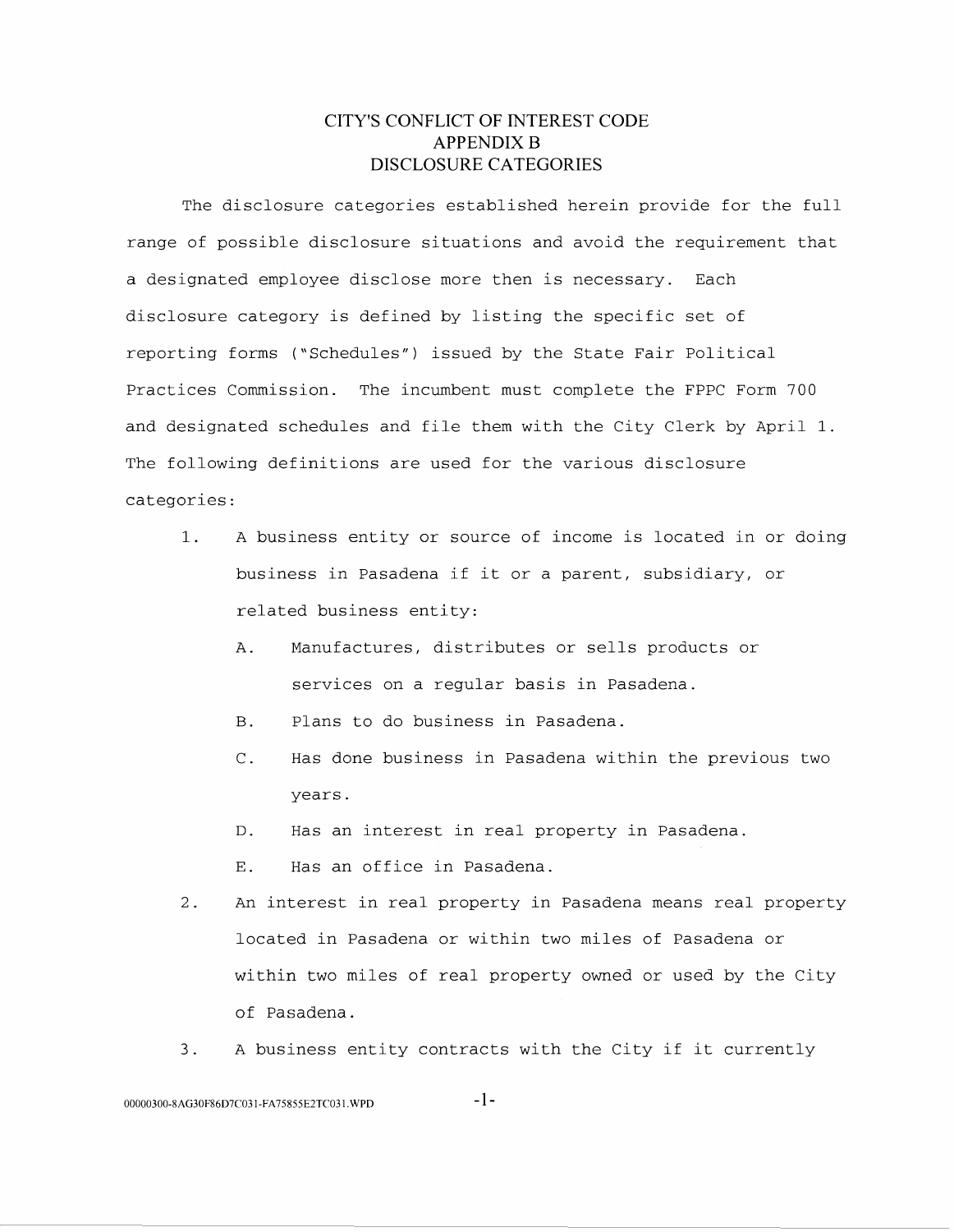contracts with the City, has contracted with the City within the past two years or plans to contract with the City.

4. The terms "interests in real property", "investments", "income", "loans", "gifts", and "business entity" as used herein have the meaning set forth in the Fair Political Practices Act and the rules and regulations promulgated thereunder.

The disclosure categories are as follows:

- 1. Category "1" Designated Employees must report:
	- A. Schedule A-1- Investments (e.g., stocks, bonds, warrants, options, debt instruments, partnerships, IRA's, etc.) In which the reporting official's ownership interest is less than 10%.
	- B. Schedule A-2 Assets held by a business entity or trust.
	- C. Schedule C Income, loans and business positions (other than gifts).
	- D. Schedule D Income gifts.
	- E. Schedule E Income travel payment advances and reimbursements.

- A. Investments, whether held directly or indirectly by your, your spouse or your dependent children, are worth \$2,000.00 or more at any time during the reporting period and are in business entities located in or doing business in Pasadena.
- B. Sources of income aggregate \$500.00 or more and are from sources located in or doing business in Pasadena.
- C. Loans aggregate \$500.00 or more received or outstanding during the reporting period and are from sources located in or doing business in Pasadena.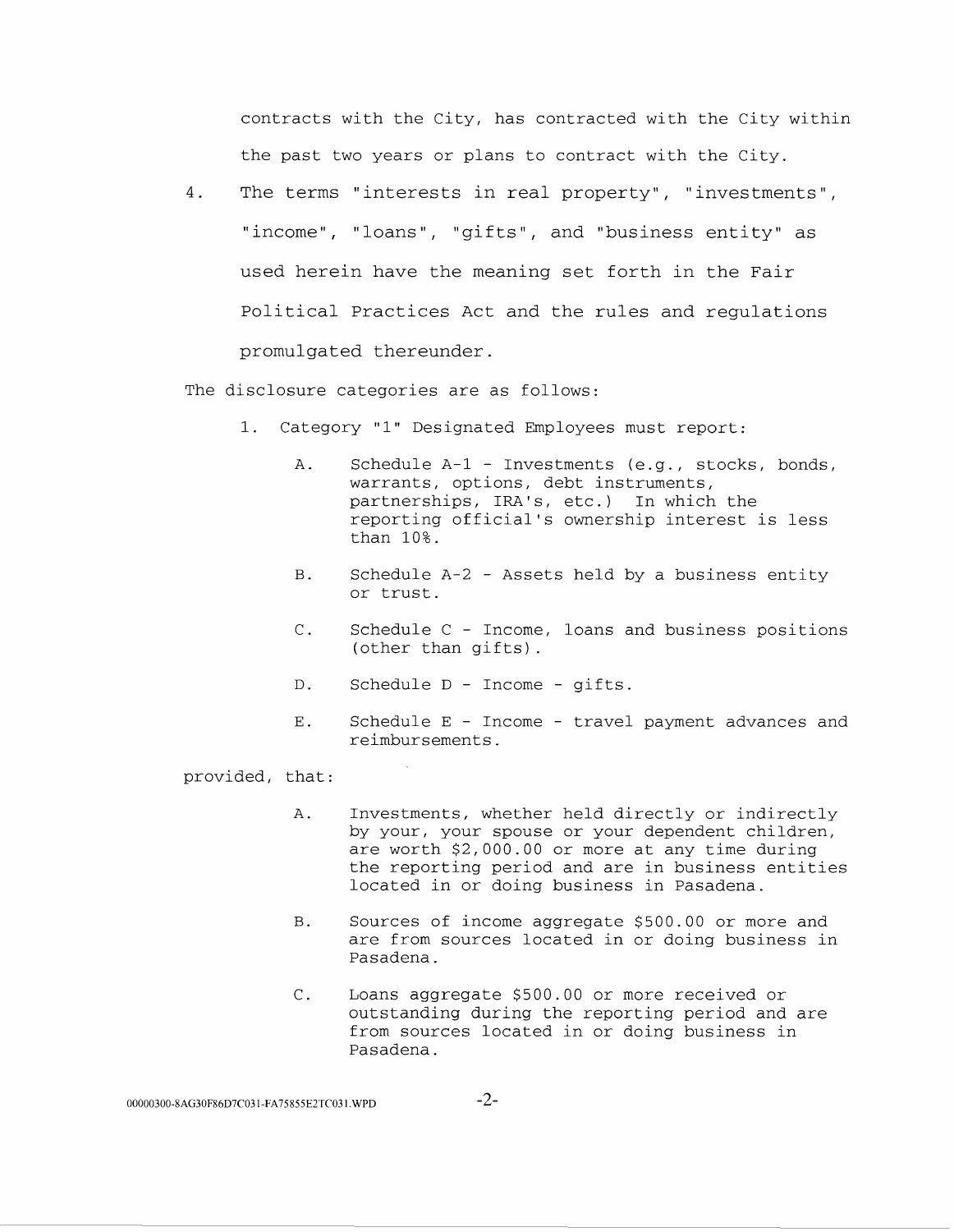- D. Such gifts, including honoraria, aggregate \$50.00 or more. For this category, gifts and honoraria must be reported regardless of whether their source is inside or outside Pasadena.
- E. Travel payments, advances and reimbursements from your employer are not reportable.
- 2. Category "2" Designated Employees must report:
	- A. Schedule A-2 - Investments, income and assets held by business entity or trust.
- provided that: Such interests in real property, whether held directly or indirectly, are worth \$2,000.00 or more and are located in Pasadena.
	- B. Schedule B - Interests in real property (other than those held by a business entity or trust) (e.g., leasehold, beneficial or ownership interest, deed of trust, easements, or an option to acquire an interest).
	- 3. Category "3" Designated Employees must report:
		- A. Schedule A-1- Investments (e.g., stocks, bonds, warrants, options, debt instruments, partnerships, IRA's, etc.).
		- B. Schedule A-2 Investments held by a business entity or trust.
		- C. Schedule C Income, loans or business positions.
		- D. Schedule D Income (gifts including honoraria).
		- E. Schedule E Travel payments, advances and reimbursements.

- A. Investments, whether held directly or indirectly, are worth \$2,000.00 or more and are in business entities that have an interest in real property in Pasadena.
- B. Sources of income aggregate \$500.00 or more and are from sources with an interest in real property in Pasadena.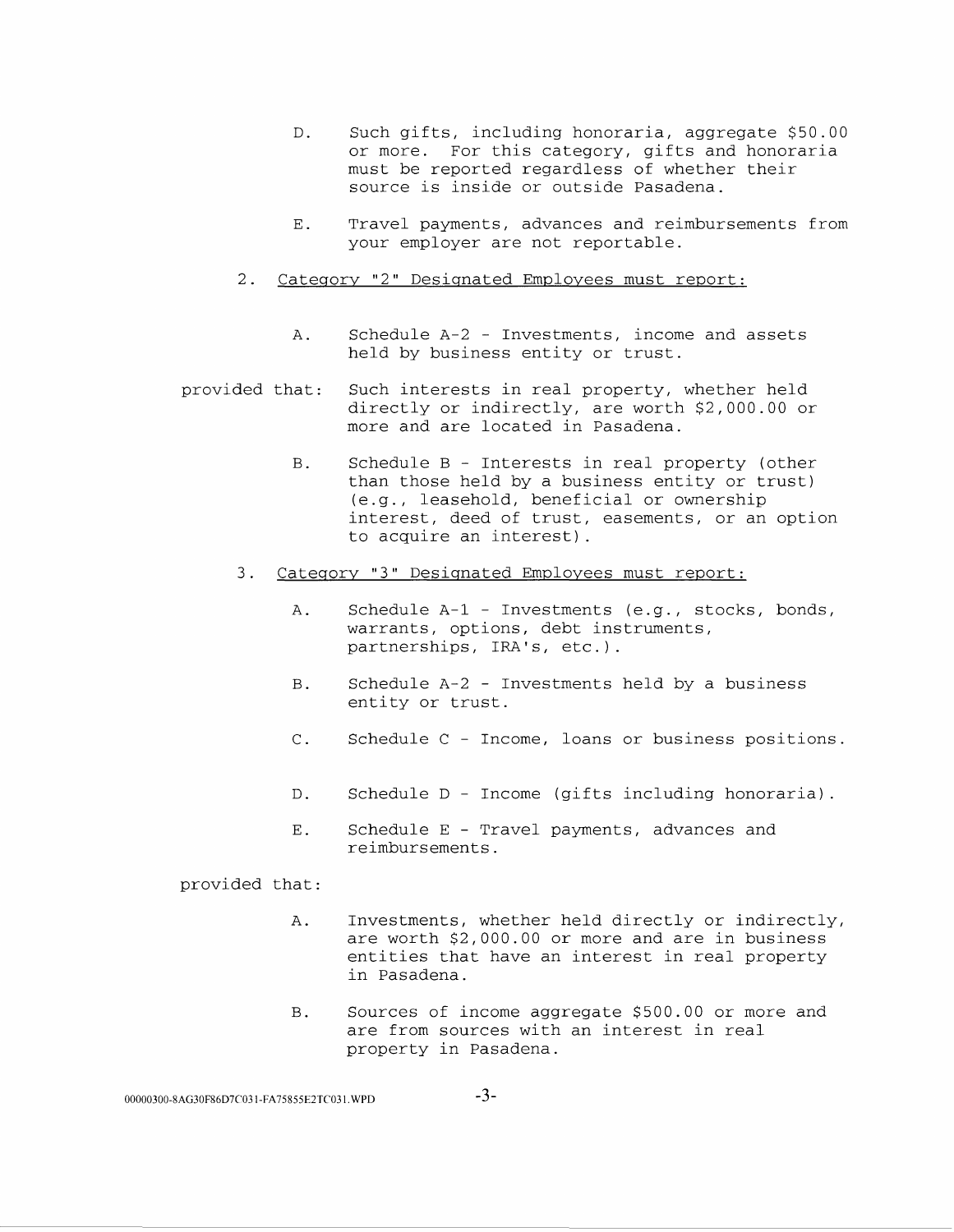- C. Loans aggregate \$500.00 or more received or outstanding during the reporting period and are from sources with an interest in real property in Pasadena.
- D. Gifts including honoraria aggregate \$50.00 or more and are from a source with an interest in real property in Pasadena.
- E. Travel payments, advances and reimbursements from your employer are not reportable.
- 4. Category "4" Designated Employees must report:
	- A. Schedule A-1- Investments (e.g., stocks, bonds, warrants, options, debt instruments, partnerships, IRA's, etc.).
	- B. Schedule A-2 Investments held by a business entity or trust.
	- C. Schedule C Income, loans or business positions.
	- D. Schedule D Income (gifts including honoraria).
	- E. Schedule E Travel payments, advances and reimbursements.

- A. Investments, whether held directly or indirectly, are worth \$2,000.00 or more and are in business entities that contract with the City.
- B. Sources of income aggregate \$500.00 or more and are from a source that contracts with the City.
- C. Loans aggregate \$500.00 or more received or outstanding during the reporting period and are from a source that contracts with the City.
- D. Gifts including honoraria aggregate \$50.00 or more and are from a source that contracts with the City.
- E. Travel payments, advances and reimbursements from your employer are not reportable.
- 5. Category "5" Designated Employees must report:
	- A. Schedule A-1 Investments (e.g., stocks,

00000300-8AG30F86D7C031-FA75855E2TC031.WPD -4-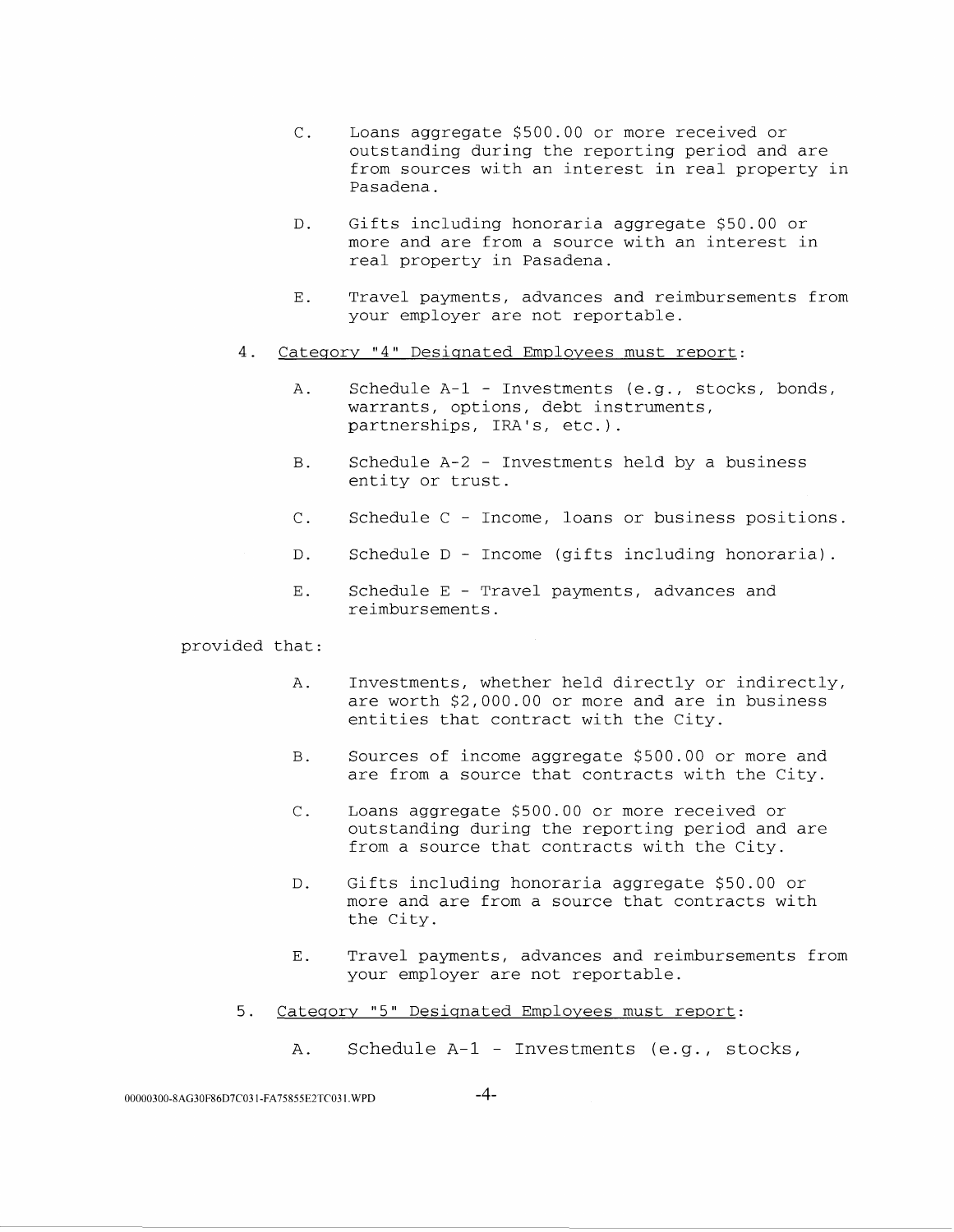bonds, warrants, options, debt instruments, partnerships, IRA's, etc.).

- B. Schedule A-2 interests in real property held by business entity or trust.
- C. Schedule B Interests in real property other than those held by a business entity or trust) (e.g., leasehold, beneficial or ownership interest, deed of trust, easements, or an option to acquire an interest).
- D. Schedule C Income, loans or business positions.
- E. Schedule D Income (gifts including honoraria).
- F. Schedule E Travel payments, advances and reimbursements.

- A. Investments, whether held directly or indirectly, are worth \$2,000.00 or more and are in business entities subject to the regulatory control of the employee (i.e., discretionary licensing, permitting, inspecting, etc.).
- B. Interests in real property, whether held directly or indirectly, are worth \$2,000.00 or more and are subject to the regulatory control of the employee.
- C. Sources of income aggregate \$500.00 or more and are from a source subject to the regulatory control of the employee.
- D. Loans aggregate \$500.00 or more received or outstanding during the reporting period and are from a source subject to the regulatory control of the employee.
- E. Gifts including honoraria aggregate \$50.00 or more and are from a source subject to the regulatory control of the employee.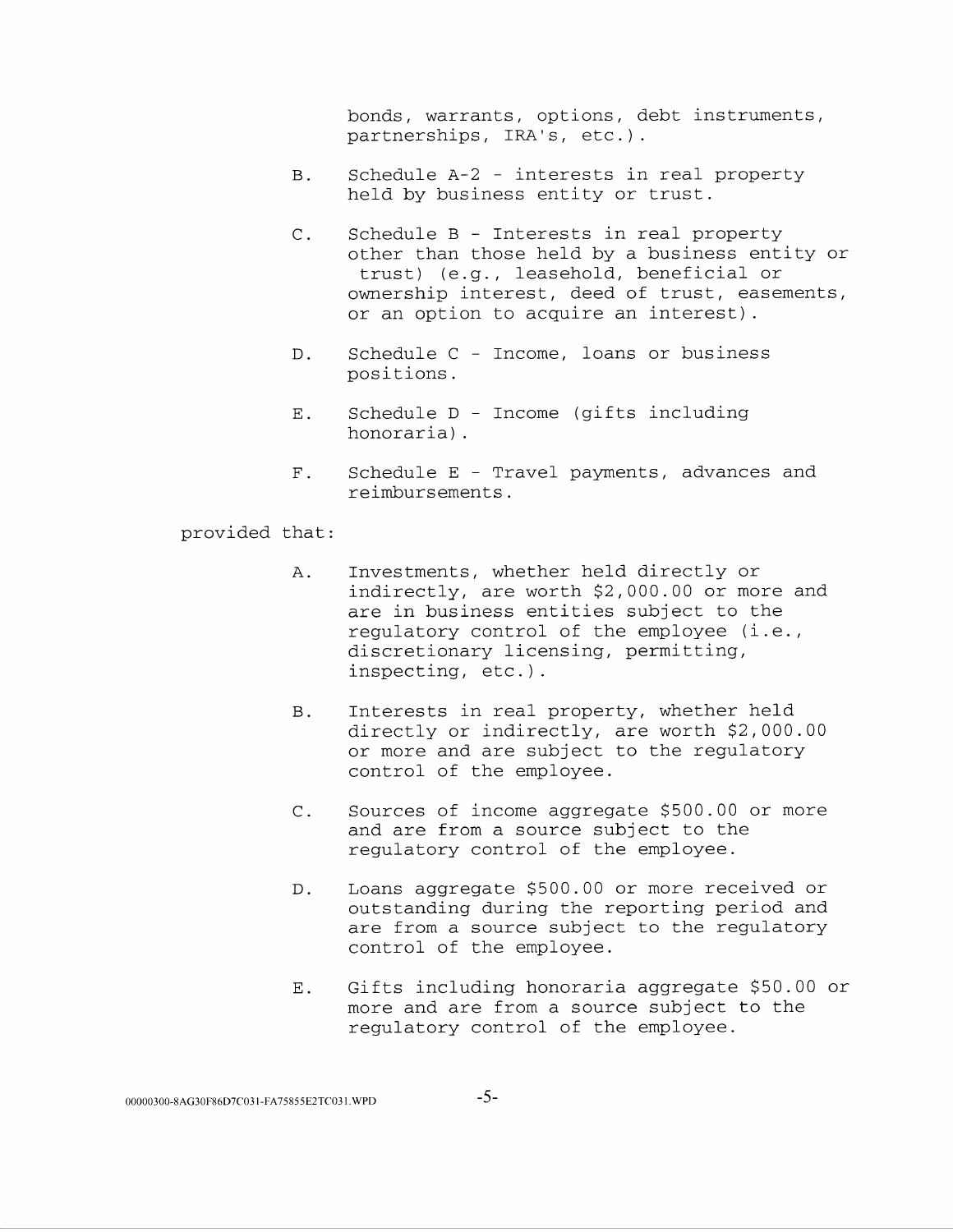- F. Travel payments, advances and reimbursements from your employer are not reportable.
- 6. Category "6" Designated Employees must report:
	- A. Schedule A-1 Investments (e.g., stocks, bonds, warrants, options, debt instruments, partnerships, IRA's, etc.).
	- B. Schedule A-2 Investments held by a business entity or trust.
	- C. Schedule C Income, loans or business positions.
	- D. Schedule D Income (gifts including honoraria) .
	- E. Schedule E Travel payments, advances and reimbursements.

- A. Investments, whether held directly or indirectly are worth \$2,000.00 or more and are in business entities that contract with the City for materials, supplies, labor or services used by the employee's department or the employee's department administers the contract.
- B. Sources of income aggregate \$500.00 or more and are from a source that contracts with the City for materials, supplies, labor or services used by the employee's department or the employee's department administers the contract.
- C. Loans aggregate \$500.00 or more received or outstanding during the reporting period and are from a source that contracts with the City for materials, supplies, labor or services used by the employee's department or the employee's department administers the contract.
- D. Gifts including honoraria aggregate \$50.00 or more and are from a source that contracts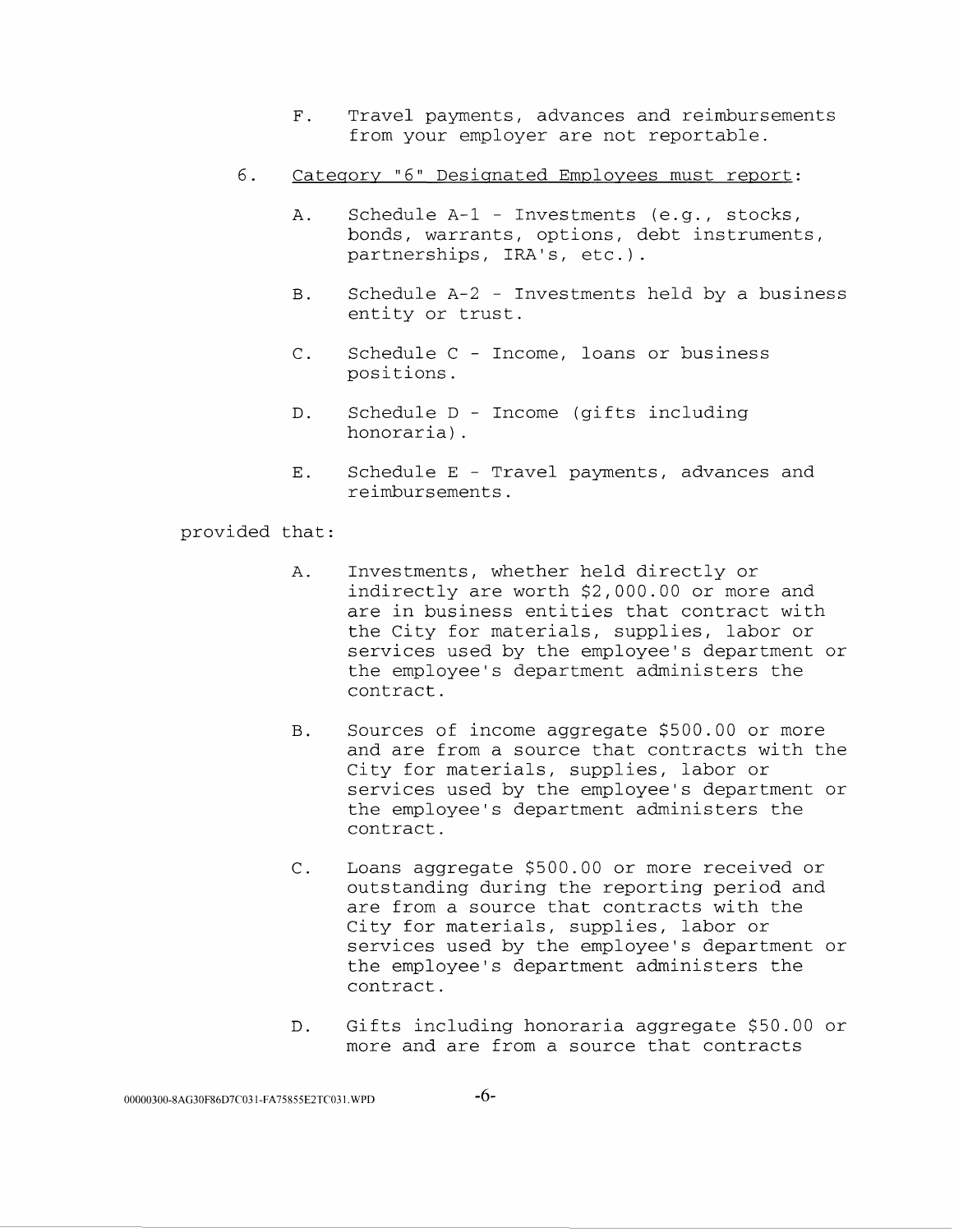with the City for materials, supplies, labor or services used by the employee's department or the employee's department administers the contract.

- E. Travel payments, advances and reimbursements from your employer are not reportable.
- 7. Category "7" Designated Employees must report:
	- A. Schedule A-1 Investments (e.g., stocks, bonds, warrants, options, debt instruments, partnerships, IRA's, etc.).
	- B. Schedule A-2 Assets.
	- C. Schedule B Interests in real property (other than those held by a business entity or trust) (e.g., leasehold, beneficial or ownership interest, deed of trust, easements, or an option to acquire an interest) .
	- D. Schedule C Income, loans or business positions.
	- E. Schedule D Income (gifts including honoraria) .
	- F. Schedule E Travel payments, advances and reimbursements.

- A. Investments, whether held directly or indirectly, are worth \$2,000.00 or more and are in business entities that have an interest in real property within two miles of Brookside Park or contract with the City if the contract concerns use of facilities in Brookside Park.
- B. Interests in real property, whether held directly or indirectly, are worth \$2,000.00 or more and are within two miles of Brookside Park.
- C. Sources of income aggregate \$500.00 or more and are from a source with an interest in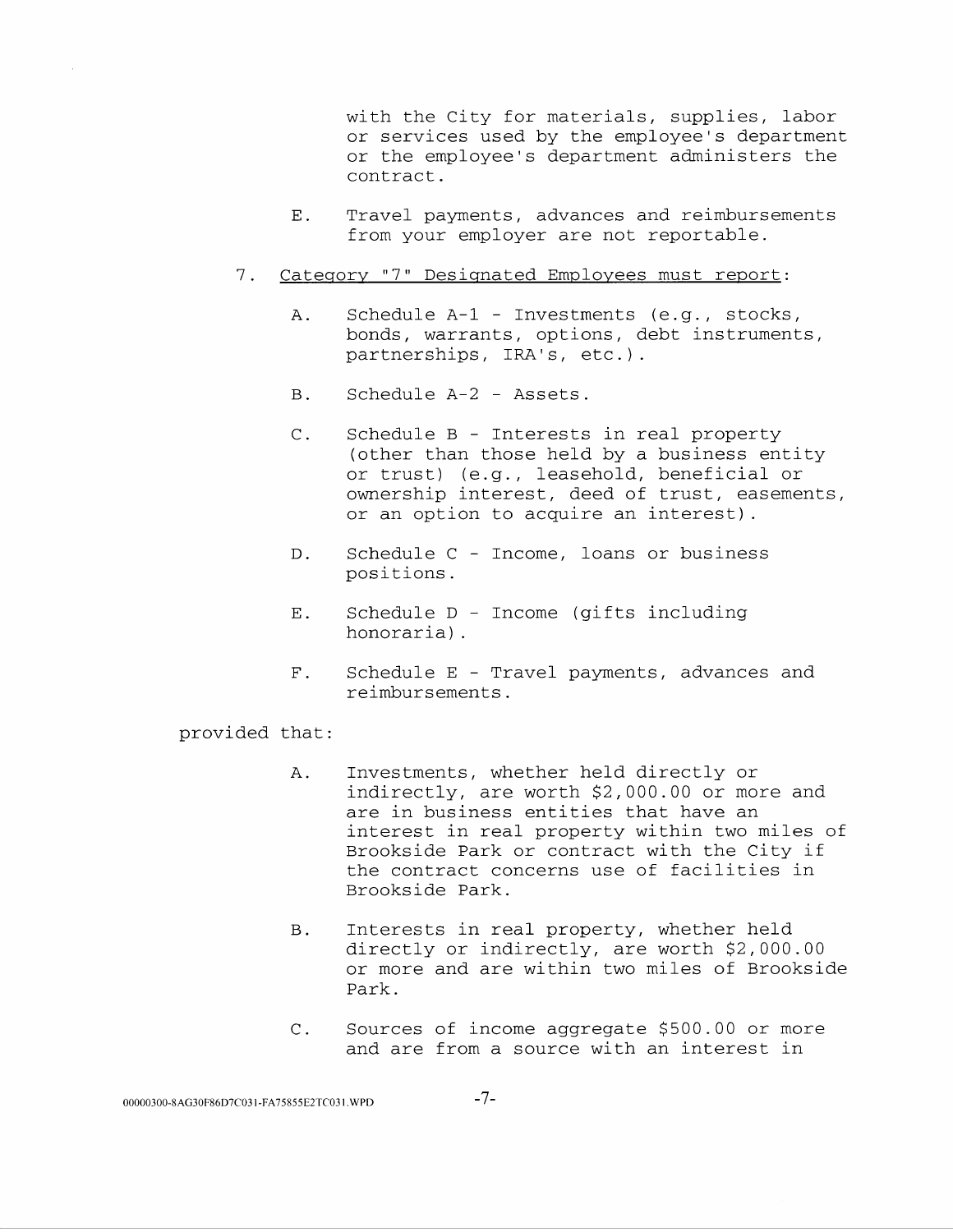real property within two miles of Brookside Park or which contracts with the City if the contract concerns use of facilities in Brookside Park.

- D. Loans aggregate, \$500.00 or more received or outstanding during the reporting period and are from a source with an interest in real property within two miles of Brookside Park or which contracts with the City if the contract concerns use of facilities in Brookside Park.
- E. Gifts including honoraria aggregate \$50.00 or more and are from a source with an interest in real property within two miles of Brookside Park or which contracts with the City if the contract concerns use of facilities in Brookside Park.
- F. Travel payments, advances and reimbursements from your employer are not reportable.
- 8. Category "8" Designated Employees must report:
	- A. Schedule A-1 Investments (e.g., stocks, bonds, warrants, options, debt instruments, partnerships, IRA's, etc.).
	- B. Schedule A-2 Assets held by business entity or trust.
	- C. Schedule B Interests in real property (other than those held by a business entity or trust) (e.g., leasehold, beneficial or ownership interest, deed of trust, easements, or an option to acquire an interest).
	- D. Schedule C Income loans or business positions.
	- E. Schedule D Income (gifts including honoraria) .
	- F. Schedule E Travel payments, advances and reimbursements.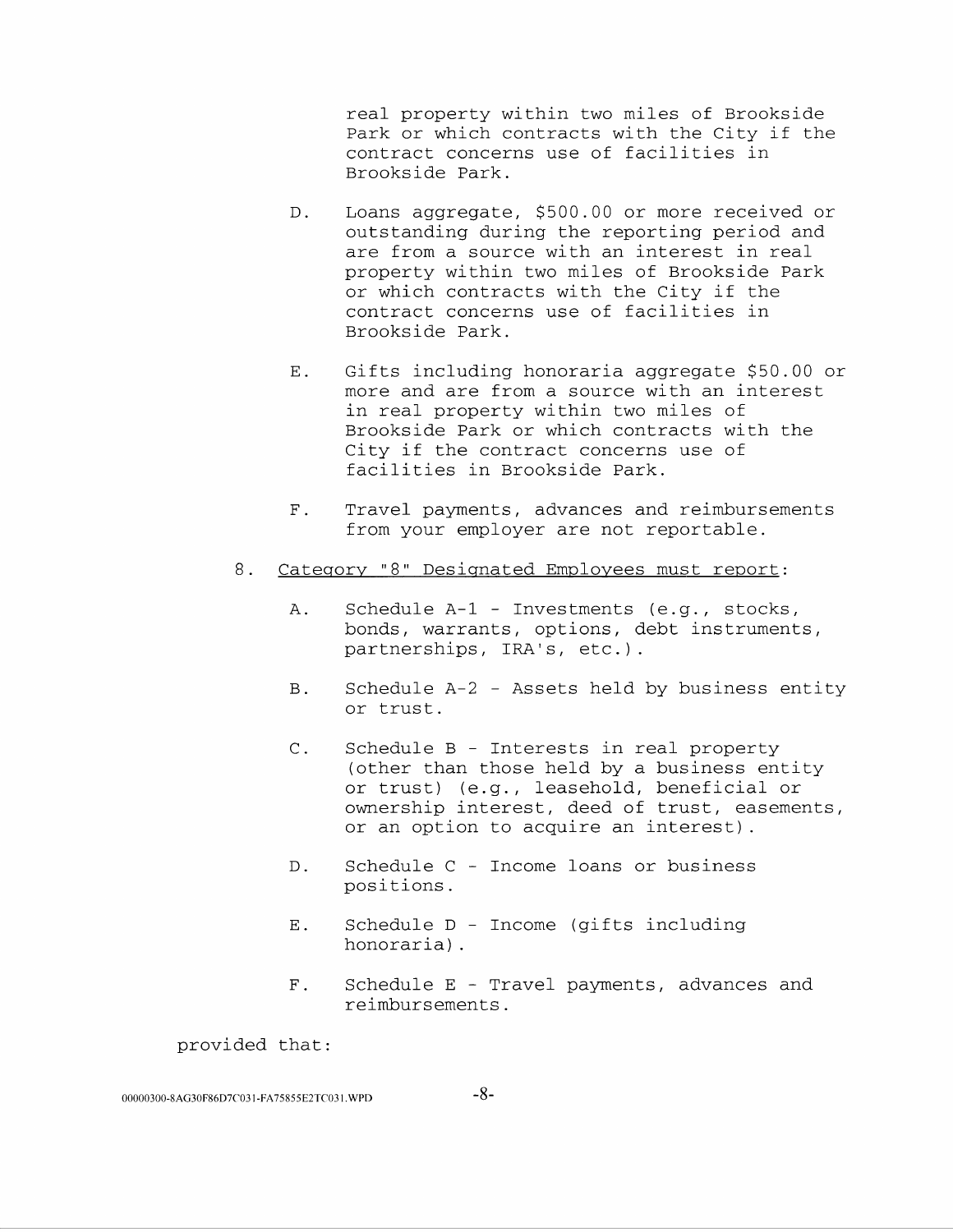- A. Investments, whether held directly or indirectly, are worth \$2,000.00 or more and are in business entities that have an interest in real property within half a mile of South Lake Parking Assessment District or contracts with the City if the contract relates to the South Lake Parking Assessment District or contract with the South Lake Parking Assessment District.
- B. Interests in real property, whether held directly or indirectly, are worth \$2,000.00 or more and are within half a mile of the South Lake Parking Assessment District.
- C. Sources of income aggregate \$500.00 or more and are from a source that has an interest in real property within a half a mile of the South Lake Parking Assessment District or contracts with the City if the contract relates to the South Lake Parking Assessment District or contracts with the South Lake Parking Assessment District.
- D. Loans aggregate \$500.00 or more received or outstanding during the reporting period and are from a source that has an interest in real property within a half a mile of the South Lake Parking Assessment District or contracts with the City if the contract relates to the South Lake Parking Assessment District or contracts with the South Lake Parking Assessment District.
- E. Gifts including honoraria aggregate \$50.00 or more and are from a source that has an interest in real property within a half a mile of the South Lake Parking Assessment District or contracts with the City if the contract relates to the South Lake Parking Assessment District or contracts with the South Lake Parking Assessment District.
- F. Travel payments, advances and reimbursements from your employer are not reportable.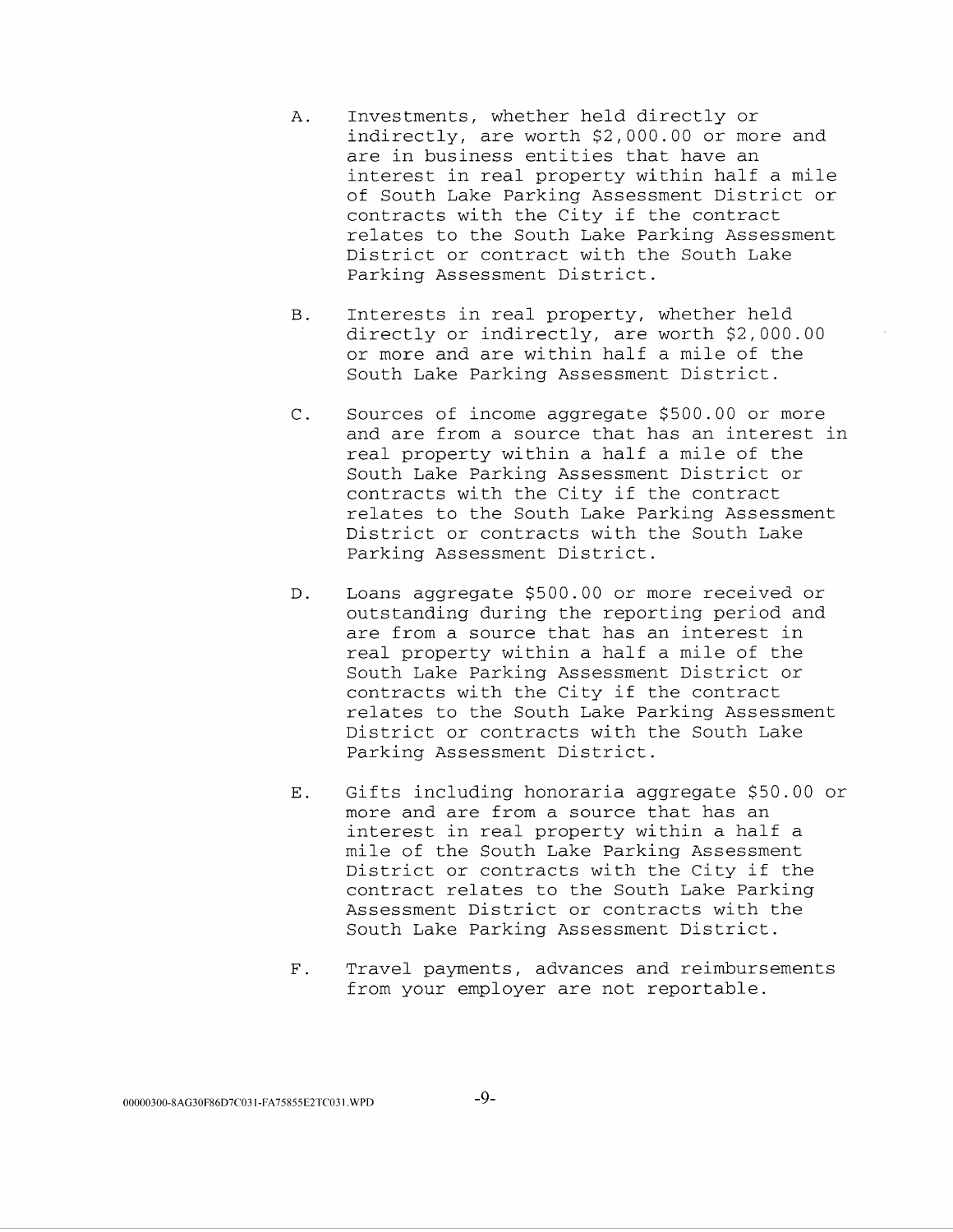- 9. Category "9" Designated Employees must report:
	- A. Schedule A-1 Investments (e.g., stocks, bonds, warrants, options, debt instruments, partnerships, IRA's etc.).
	- B. Schedule A-2 assets held by business entity or trust
	- C. Schedule B Interests in real property (other than those held by a business entity or trust) (e.g., leasehold, beneficial or ownership interest, deed of trust, easements, or an option to acquire an interest).
	- D. Schedule C Income, loans or business positions.
	- E. Schedule D Income (gifts including honoraria).
	- F. Schedule E Travel payments, advances and reimbursements from your employer are not reportable.

- A. Investments, whether held directly or indirectly, are worth \$2,000.00 or more and in business entities that have an interest in real property within half a mile of the Pasadena Center or contracts with the City if the contract relates to the Pasadena Center Operating Company.
- B. Interests in real property, whether held directly or indirectly, are worth \$2,000.00 or more and are within half a mile of the Pasadena Center.
- C. Sources of income aggregate \$500.00 or more and are from a source that has an interest in real property within a half mile of the Pasadena Center or contracts with the City if the contract relates to the Pasadena Center or contracts with the Pasadena Center Operating Company.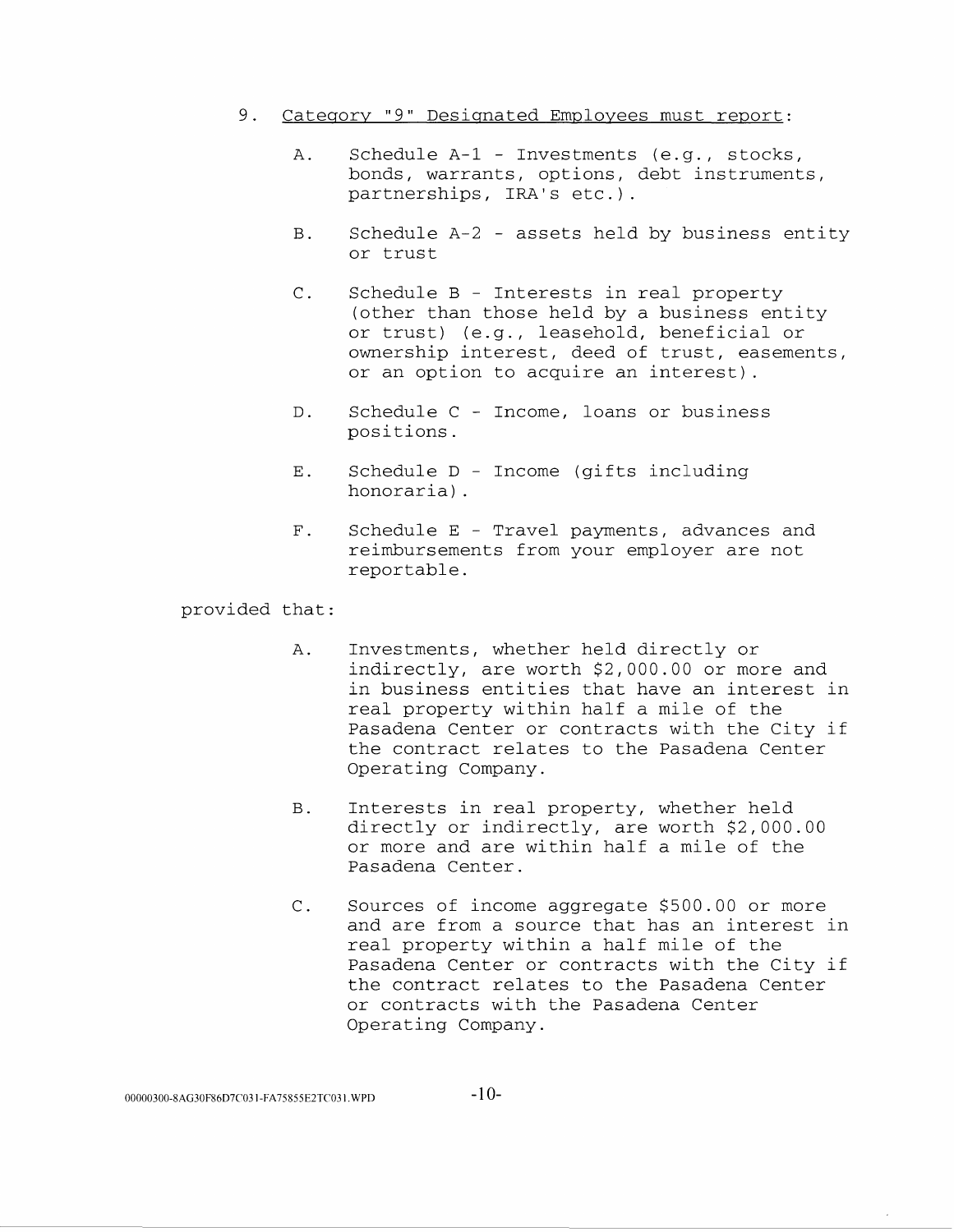- D. Loans aggregate \$500.00 or more received or outstanding during the reporting period and are from a source that has an interest in real property within a half a mile of the Pasadena Center or contracts with the City if the contract relates to the Pasadena Center or contracts with the Pasadena Center Operating Company.
- E. Gifts including honoraria aggregate \$50.00 or more and are from a source that has an interest in real property within a half a mile of the Pasadena Center or contracts with the City if the contract relates to the Pasadena Center Operating Company.
- F. Travel payments, advances and reimbursements from your employer are not reportable.
- 10. Category "10" Designated Employees must report:
	- A. Schedule A-1 Investments (e.g., stocks, bonds, warrants, options, debt instruments, partnerships, IRA's, etc.).
	- B. Schedule A-2 Assets held by a business entity or trust.
	- C. Schedule C Income, loans or business positions.
	- D. Schedule D Income (gifts including honoraria) .
	- E. Schedule E Travel payments, advances and reimbursements.

- A. Investments, whether held directly or indirectly are worth \$2,000.00 ore more and are in business entities that contract with the City if the contract involves funding for the arts. Contract includes grants for this disclosure category.
- B. Sources of income aggregate \$500.00 or more and are from a source that contracts with the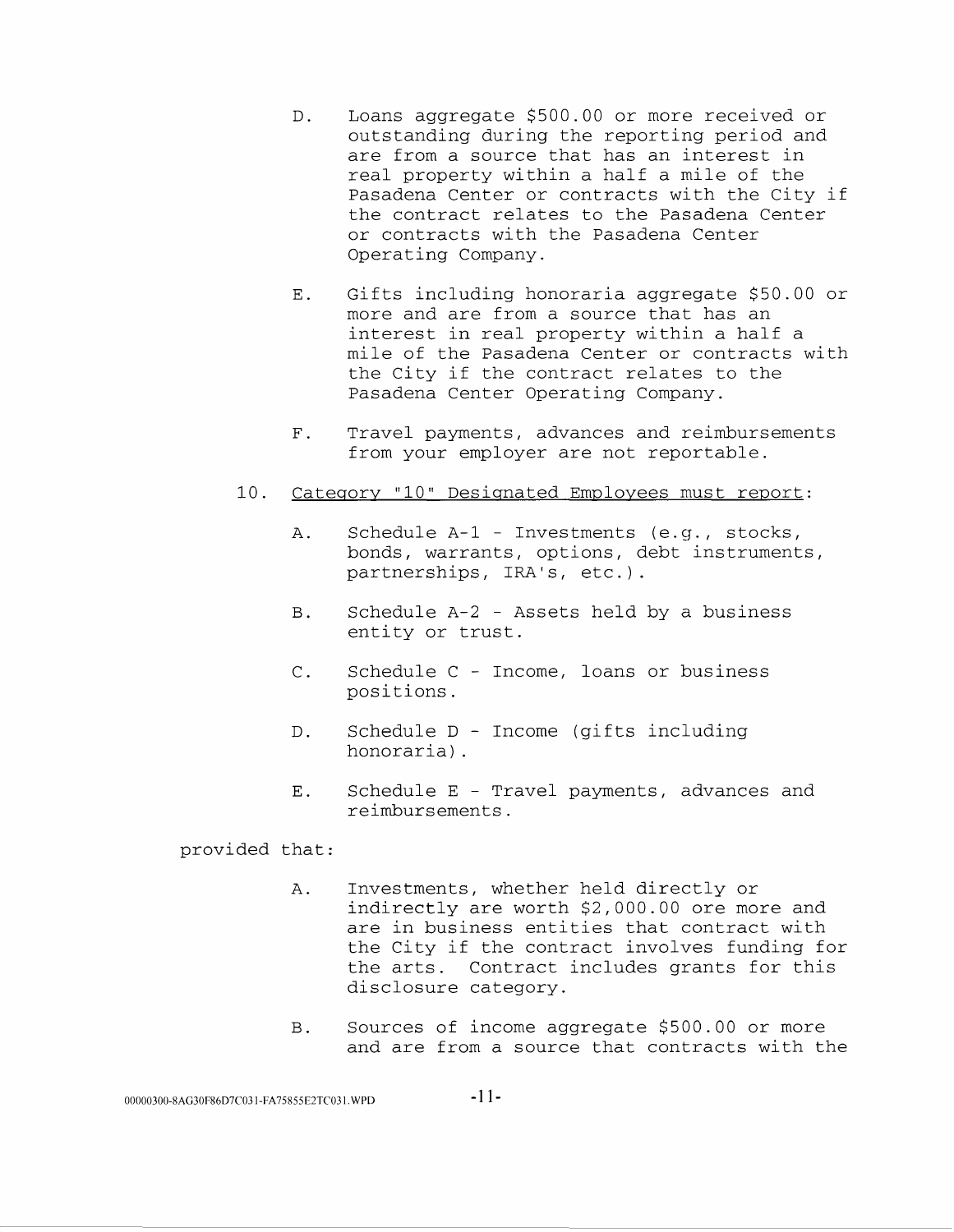City if the contract involves funding for the arts. Contract includes grants for this disclosure category.

- C. Loans aggregate \$500.00 or more received or outstanding during the reporting period and are from a source that contracts with the City if the contract involves funding for the arts. Contract includes grants for this disclosure category.
- D. Gifts including honoraria aggregate \$50.00 or more are from a source that contracts with the City if the contract involves funding for the arts. Contract includes grants for this disclosure category.
- E. Travel payments, advances and reimbursements from your employer are not reportable.
- 11. Category "11" Designated Employees must report:
	- A. Schedule A-1 Investments (e.g., stocks, bonds, warrants, options, debt instruments, partnerships, IRA's, etc.).
	- B. Schedule A-2 Assets held by a business entity or trust.
	- C. Schedule C Income, loans or business positions.
	- D. Schedule D Income (gifts including honoraria) .
	- E. Schedule E Travel payments, advances and reimbursements.

- A. Investments, whether held directly or indirectly, are worth \$2,000.00 or more and are in business entities that contract with the City if the contract involves Community Development Block Grant Funds.
- B. Sources of income aggregate \$500.00 or more and are from a source that contracts with the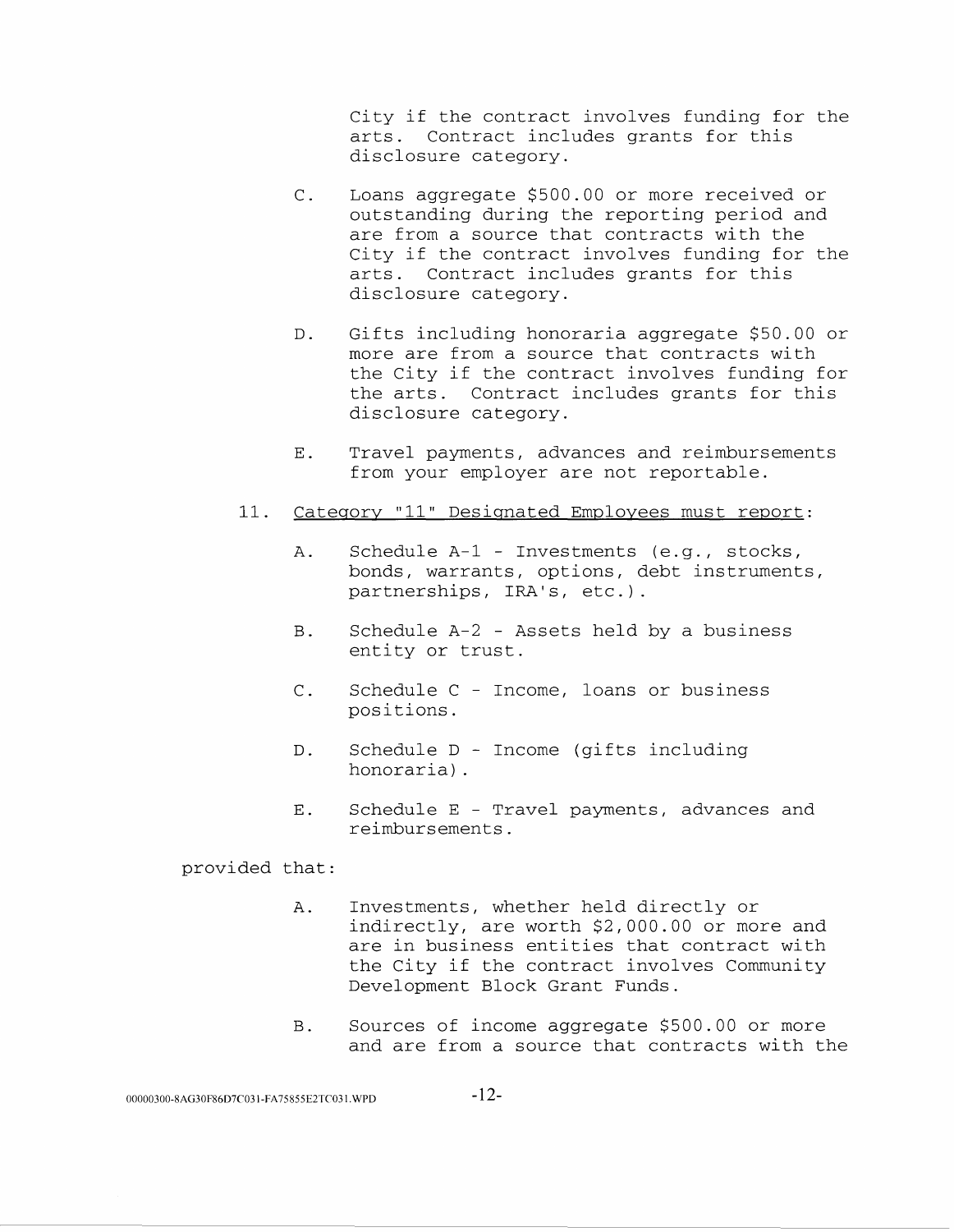City if the contract involves Community Development Block Grant Funds.

- C. Loans aggregate \$500.00 or more received or outstanding during the reporting period and are from a source that contracts with the City if the contract involves Community Development Block Grant Funds.
- D. Gifts including honoraria aggregate \$50.00 or more and are from a source that contracts with the City if the grant contract involves Community Development Block Grant Funds.
- E. Travel payments, advances and reimbursements from your employer are not reportable.
- 12. Category "12" Designated Employees must report:
	- A. Schedule A-1 Investments (e.g., stocks, bonds, warrants, options, debt instruments, partnerships, IRA's, etc.).
	- B. Schedule A-2 Assets held by a business entity or trust.
	- C. Schedule C Income, loans or business positions.
	- D. Schedule D Income (gifts including honoraria) .
	- E. Schedule E Travel payments, advances and reimbursements.

- A. Investments, whether held directly or indirectly, are worth \$2,000.00 or more and are in business entities that contract with the City if the contract involves the Water and Power Department.
- B. Sources of income aggregate \$500.00 or more and are from a source that contracts with the City if the contract involves the Water and Power Department.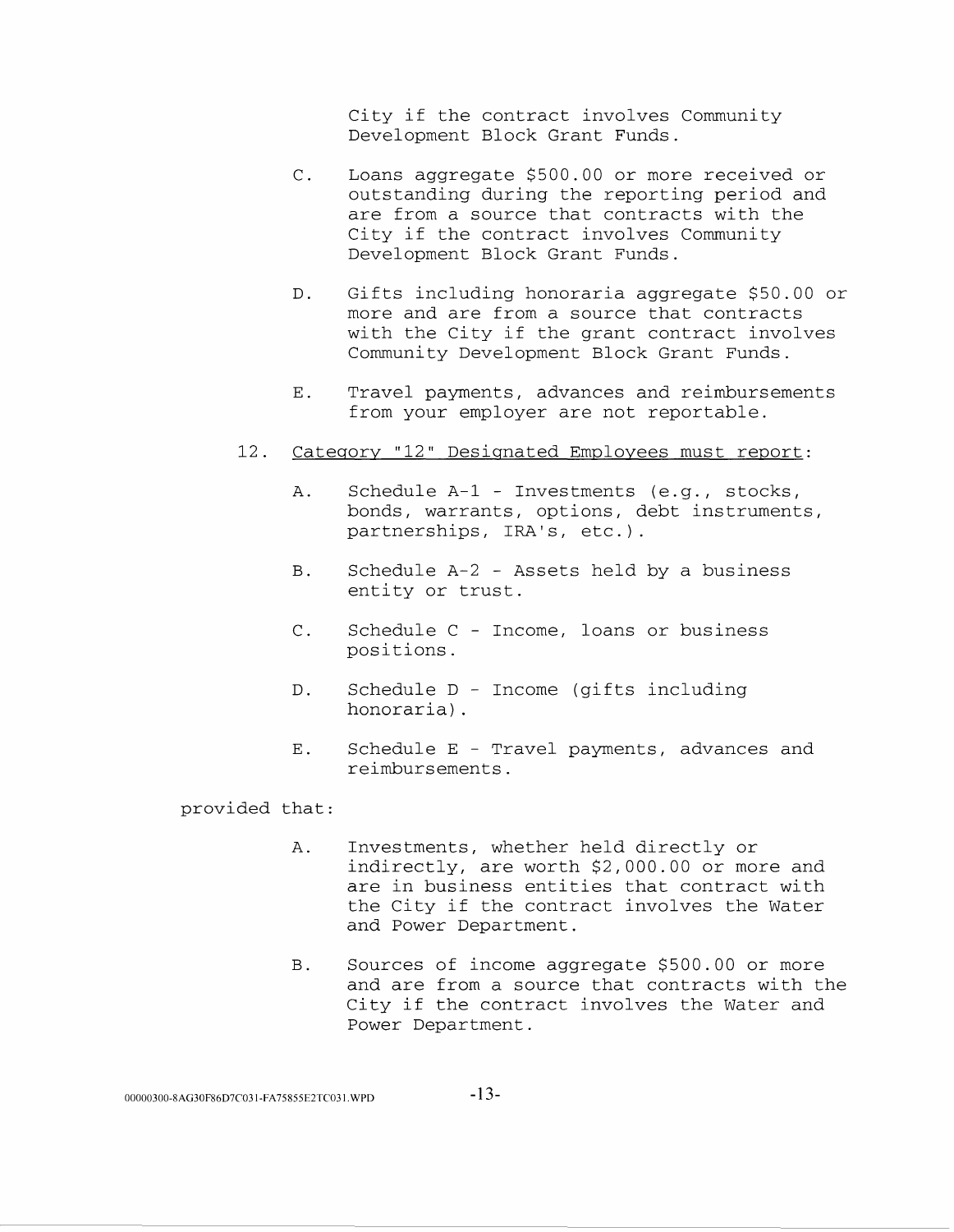- C. Loans aggregate \$500.00 or more received or outstanding during the reporting period and are from a source that contracts with the City if the contract involves the Water and Power Department.
- D. Gifts including honoraria aggregate \$50.00 or more and are from a source that contracts with the City if the contract involves the Water and Power Department.
- E. Travel payments, advances and reimbursements from your employer are not reportable.
- 13. Category "13" Designated Employees must report:
	- A. Schedule A-1 Investments (e.g., stocks, bonds, warrants, options, debt instruments, partnerships, IRA's, etc.).
	- B. Schedule A-2 Assets held by a business entity or trust.
	- C. Schedule C Income, loans or business positions.
	- D. Schedule D Income (gifts including honoraria) .
	- E. Schedule E Travel payments, advances and reimbursement.

- A. Investments, whether held directly or indirectly, are worth \$2,000.00 or more and are in business entities that contract with the City, any television or cable television broadcaster, producer or provider, if the contract involves community access, or that contract with the Pasadena Community Access Corporation.
- B. Sources of income aggregate \$500.00 or more and are from a source that contracts with the City, any television or cable television broadcaster, producer or provider, if the contract involves community access or that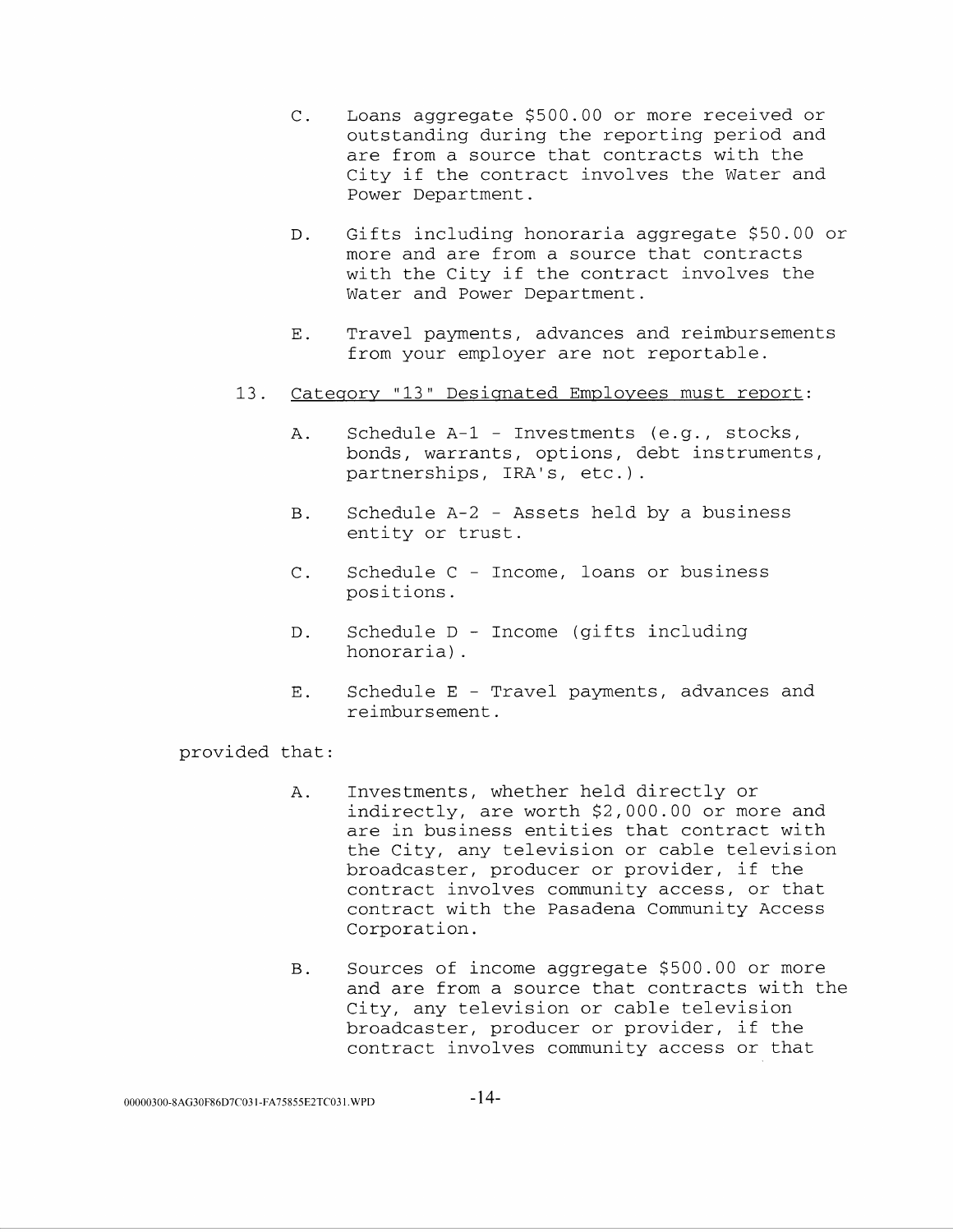contracts with the Pasadena Community Access Corporation.

- C. Loans aggregate \$500.00 or more received or outstanding during the reporting period and are from a source that contracts with the City, any television or cable television broadcaster, producer or provider, if the contract involves community access or that contracts with the Pasadena Community Access Corporation.
- D. Gifts including honoraria aggregate \$50.00 or more and are from a source that contracts with the City, any television or cable television broadcaster, producer or provider, if the contract involves community access or that contracts with the Pasadena Community Access Corporation.
- E. Travel payments, advances and reimbursement from your employer are not reportable.
- 14. Category "14" Designated Individuals must report:
	- A. Schedule A-1 Investments (e.g., stocks, bonds, warrants, options, debt instruments, partnerships, IRA's, etc.).
	- B. Schedule A-2 Assets held by business entity or trust.
	- C. Schedule B Interests in real property (other than those held by a business entity or trust (e.g., leasehold, beneficial or ownership interest, deed of trust, easements or an option to acquire an interest).
	- D. Schedule C Income, loans or business positions.
	- E. Schedule D Income (gifts including honoraria) .
	- F. Schedule E Travel payments, advances or reimbursements.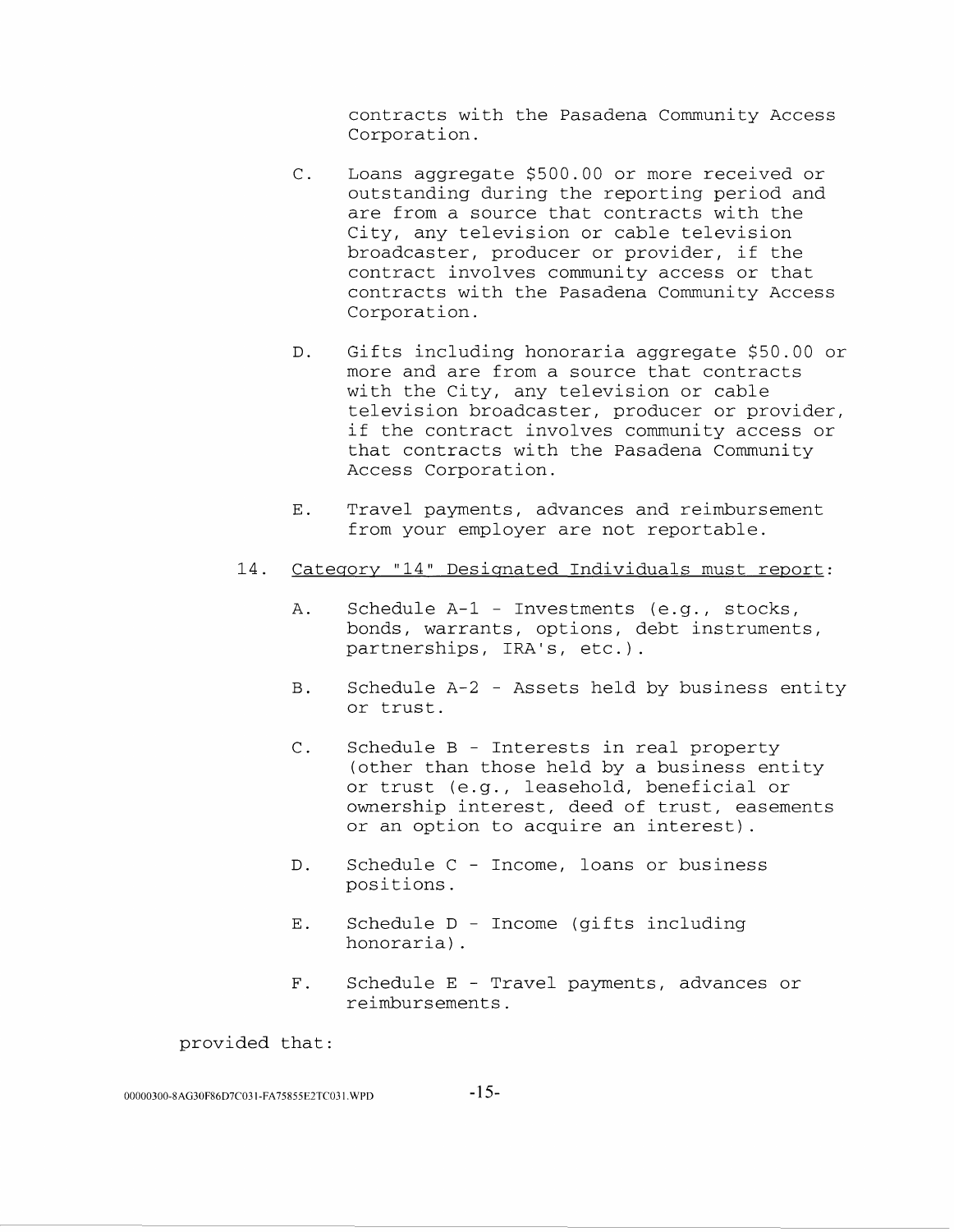- A. Investments, whether held directly or indirectly, are worth \$2,000.00 or more and are in business entities that have an interest in real property within half a mile of the Rose Bowl or Arroyo Seco or contract with the City if the contract relates to the Rose Bowl or Arroyo Seco facilities or the contract is directly with the Rose Bowl Operating Company.
- B. Interests in real property, whether held directly or indirectly, are worth \$2,000.00 or more and are within half a mile of the Rose Bowl or Arroyo Seco.
- C. Sources or income aggregate \$500.00 or more and are from a source that has an interest in real property within half a mile of the Rose Bowl or Arroyo Seco or contract with the City if the contract relates to the Rose Bowl or Arroyo Seco facilities or contracts with the Rose Bowl Operating Company.
- D. Loans Aggregate \$500.00 or more received or outstanding during the reporting period and are from a source that has an interest in real property within half a mile of the Rose Bowl or Arroyo Seco or contracts with the City if the contract relates to the Rose Bowl or Arroyo Seco facilities or contracts with the Rose Bowl Operating Company.
- E. Gifts including honoraria aggregate \$50.00 or more and are from a source that has an interest in real property within half a mile of the Rose Bowl or Arroyo Seco or contracts with the City if the contract relates to the Rose Bowl or Arroyo Seco facilities.
- F. Travel payments, advances and reimbursement from your employer are not reportable.
- 15. Category "15" Designated Individuals must report:
	- A. Schedule A-1 Investments (e.g., stocks, bonds, warrants, options, debt instruments, IRA's, etc.)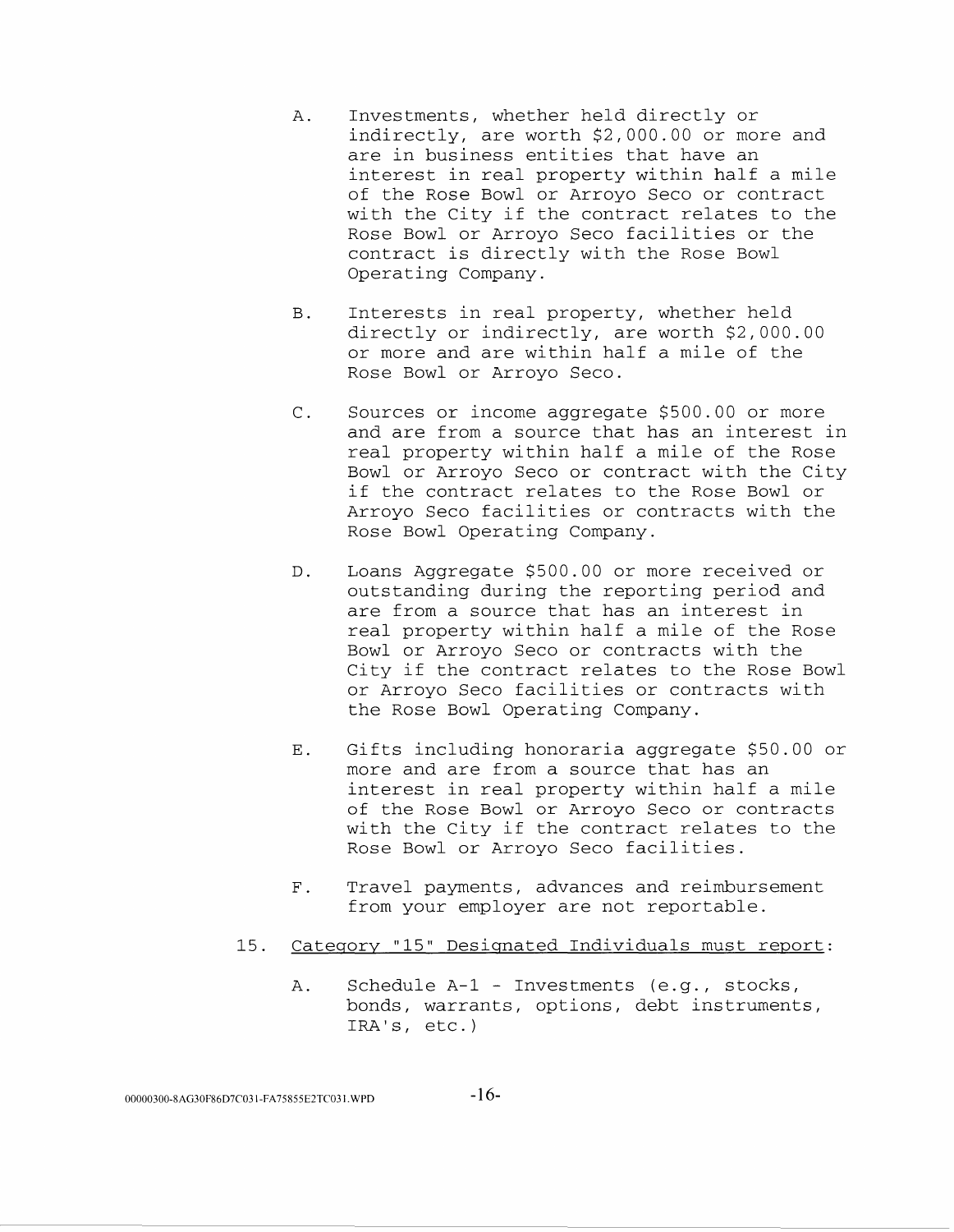- B. Schedule A-2 Assets held by business entity or trust.
- C. Schedule B Interests in real property (other than those held by a business entity or trust) (e.g., leasehold, beneficial or ownership interest, deed of trust, easements, or an option to acquire an interest).
- D. Schedule C Income, loans or business positions.
- E. Schedule D Income (gifts including honoraria) .
- F. Schedule E Travel payments, advances and reimbursements.

- A. Investments whether held directly or indirectly, are worth \$2,000.00 or more and are in business entities that have an interest in real property within half a mile of the Old Pasadena Parking Meter Zone as established in Section 10.45.100 of the Pasadena Municipal Code (hereafter referred to as "Zone").
- B. Interests in real property, whether held directly or indirectly, are worth \$2,000.00 or more and are with half a mile of the Zone.
- C. Sources of income aggregate \$500.00 or more and are from a source that has an interest in real property within a half a mile of the Zone or contracts with the City if the contract relates to the Zone.
- D. Loans aggregate \$500.00 or more received or outstanding during the reporting period and are from a source that has an interest in real property within a half a mile of the Zone or contracts with the City if the contract relates to the Zone.
- E. Gifts including honoraria aggregate \$50.00 or more and from a source that has an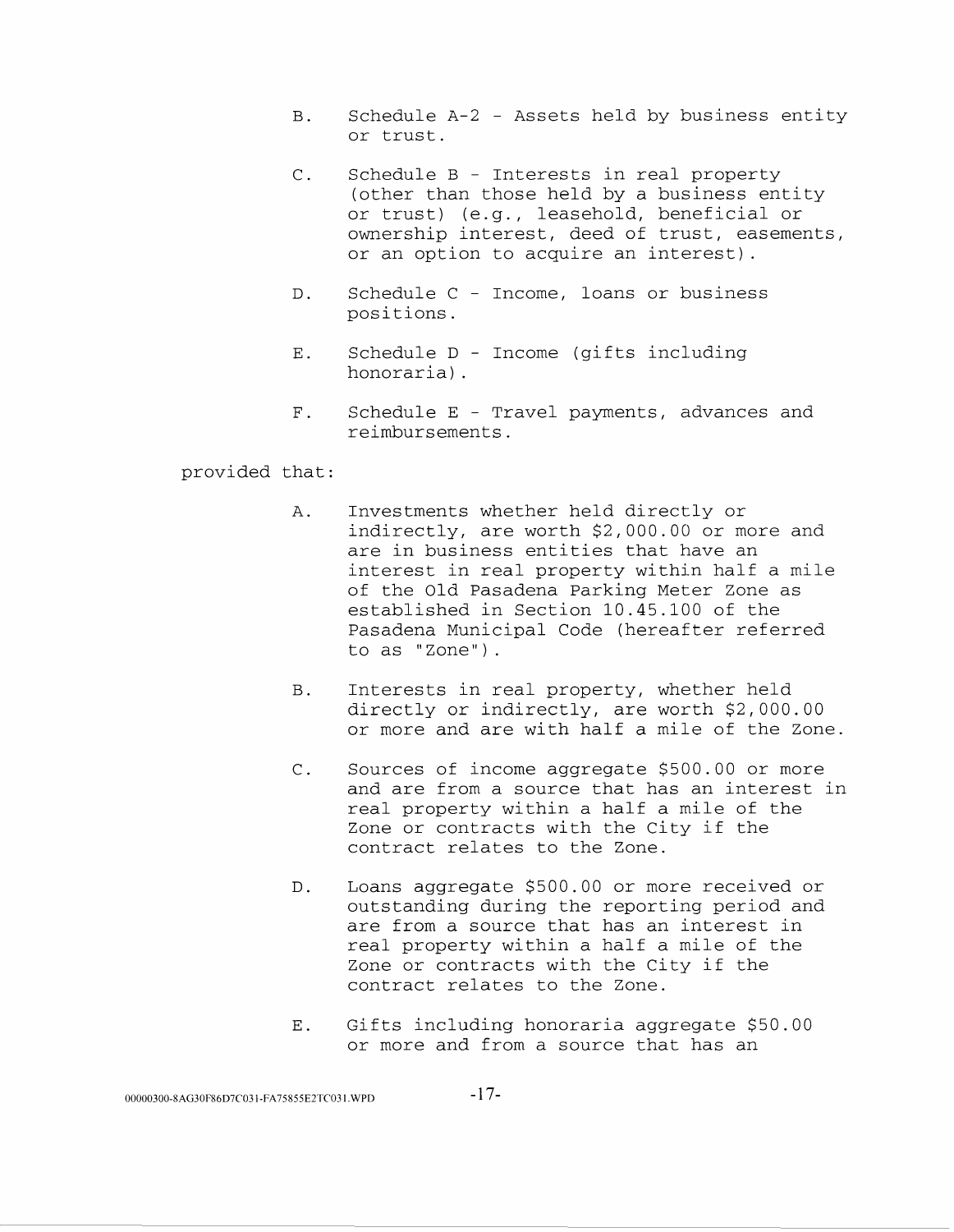interest in real property within a half a mile of the Zone or contracts with the City if the contract relates to the Zone.

F. Travel payments, advances and reimbursement from your employer are not reportable.

### 16. Category "16" Designated Individuals must report:

- A. Schedule A-1 Investments (e.g., stocks, bonds, warrants, options, debt instruments, partnerships. IRA's, etc.).
- B. Schedule A-2 Assets held by business entity or trust
- C. Schedule B Interests in real property (other than those held by a business entity or trust (e.g., leasehold, beneficial or ownership interest, deed of trust, easements or an option to acquire an interest) .
- D. Schedule C Income, loans or business positions.
- E. Schedule D Income (gifts including honoraria) .
- F. Schedule E Travel payments, advances and reimbursements.

- A. Investments, whether held directly or indirectly, are worth \$2,000.00 or more and are in business entities that have an interest in real property within half a mile of the Hahamongna Watershed Park or contracts with the City if the contract relates to the Hahamongna Watershed Park facilities. Company.
- B. Interest in real property, whether held directly or indirectly, are worth \$2,000.00 or more and are within half a mile of the Hahamongna Watershed Park.
- C. Sources of income aggregate \$500.00 or more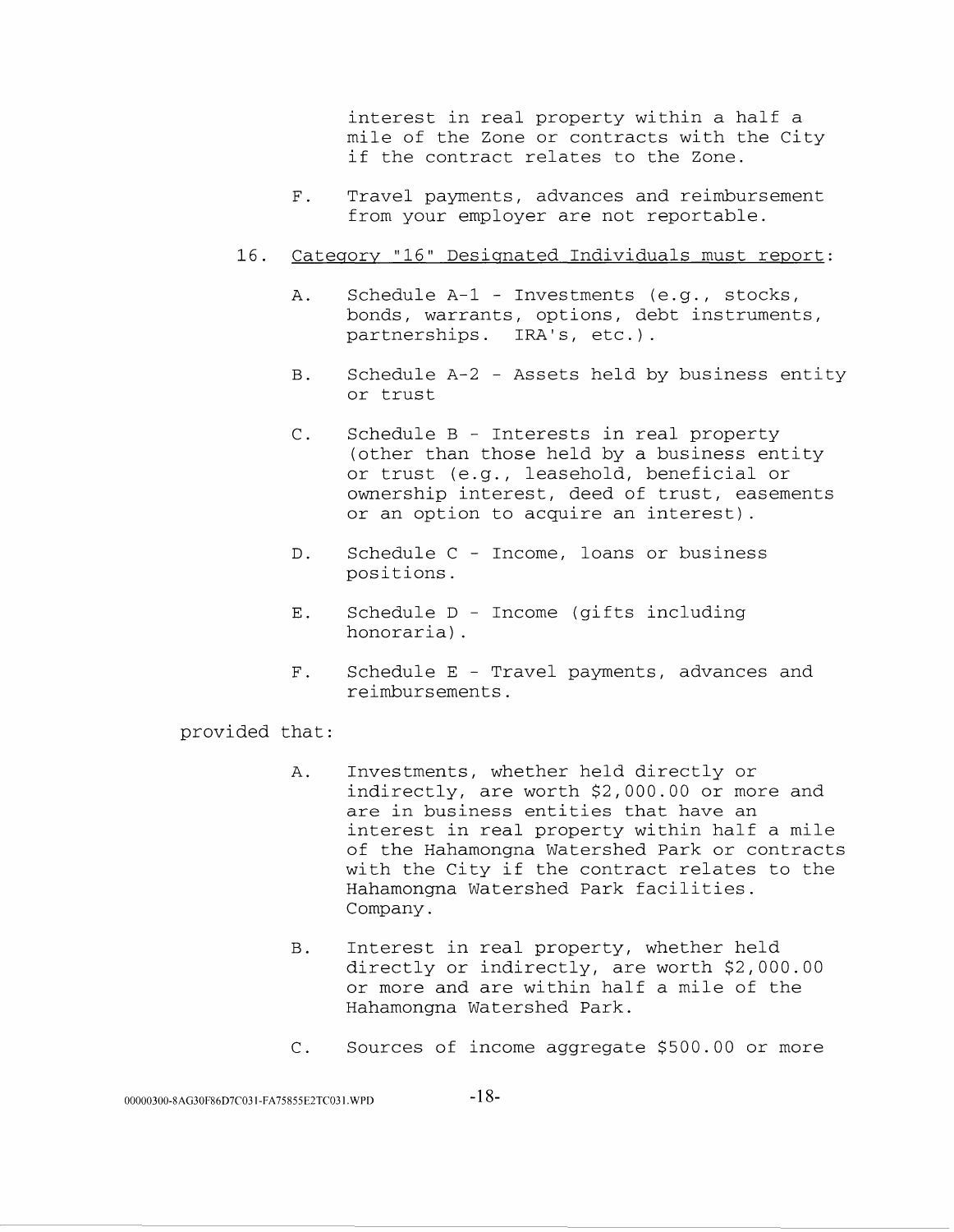and are from a source that has an interest in real property within a half a mile of the Hahamongna Watershed Park or contracts with the City if the contract relates to the Hahamongna Watershed Park facilities.

- D. Loans aggregate \$500.00 or more received or outstanding during the reporting period and are from a source that has an interest in real property within half a mile of the Hahamongna Watershed Park or contracts with the City if the contract relates to the Hahamongna Watershed Park.
- E. Gifts including honoraria aggregate \$50.00 or more and are from a source that has an interest in real property within a half a mile of the Hahamongna Watershed Park or contracts with the City if the contract relates to the Hahamongna Watershed Park facilities.
- F. Travel payments, advances and reimbursement from your employer are not reportable.
- 17. Category "17" Designated Individuals must report:
	- A. Schedule A-1 Investments (e.g. stocks, bonds warrants, options, debt instruments, partnerships, IRA's, etc.).
	- B. Schedule A-2 Assets hled by a business or trust.
	- C. Schedule B Interests in real property, other than those held by a business entity or trust (e.g., leasehold, fee, beneficial or other ownership interest, deed of trust, easements or options to acquire an interest in real property) .
	- D. Schedule C Income, loans or business positions.
	- E. Schedule D Income (gifts including honoraria) .
	- F. Schedule E Travel payments, advances and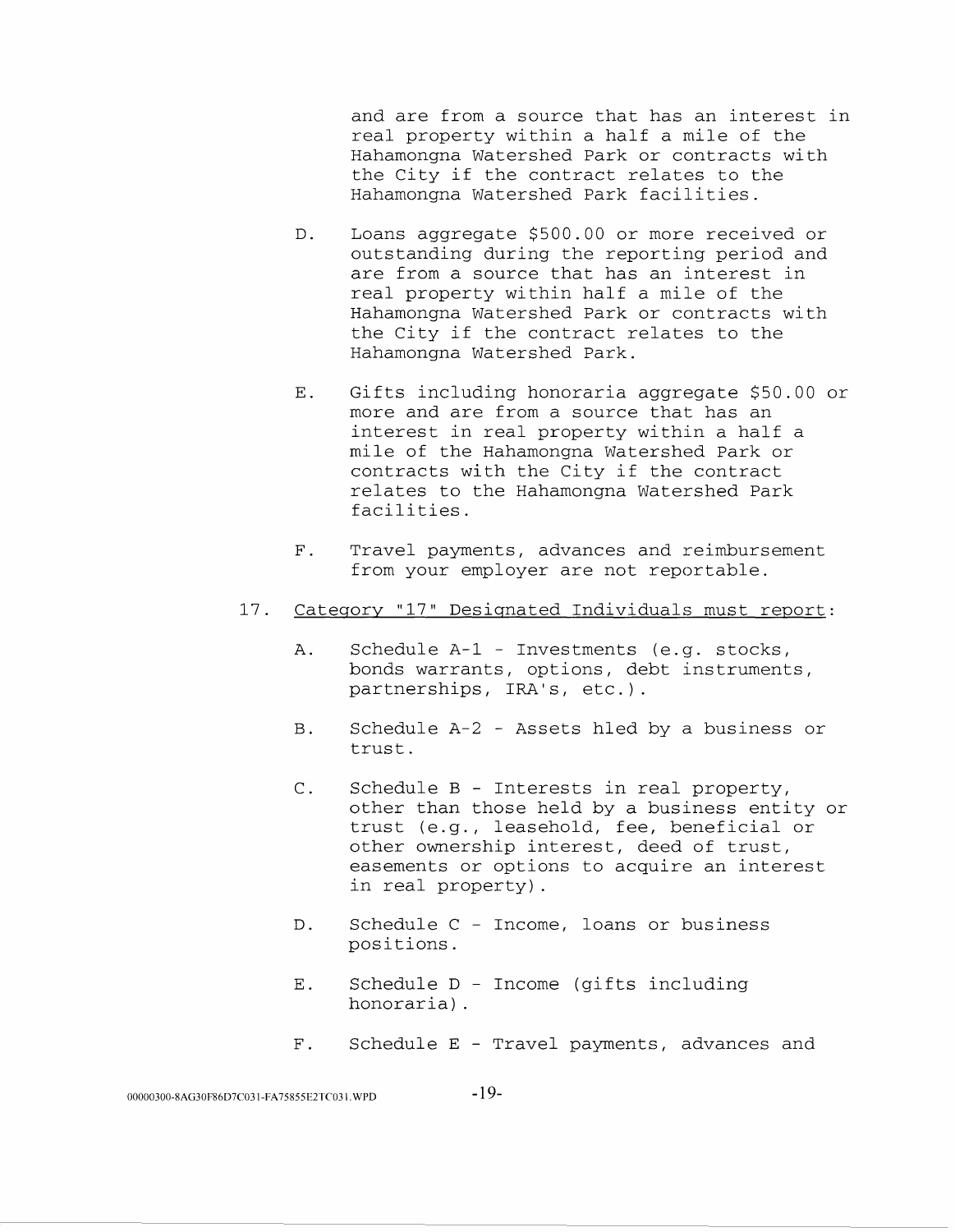reimbursements.

- A. Investments, whether held directly or indirectly, are valued at \$2,000.00 or more and are in entities that have an interest in real property within two miles of the Pasadena Senior Center, located at 85 East Holly Street or any successor location of such Senior Center, or contracts with the City if the contract concerns the Senior Center or any activity or program administered at, by or through the Senior Center.
- B. Interest in real property, whether held directly or indirectly, are valued at \$2,000.00 or more and such real property is located with two miles of the Pasadena Senior Center, located at 85 E. Holly Street, or any successor location of such Senior Center.
- C. Sources of income aggregate \$500.00 or more and are from a source with an interest in real property within two miles of the Pasadena Senior Center, located at 85 E. Holly Street, or any successor location of such Senior Center, which contracts with the City if the contract concerns the Senior Center or any activity or program administered at, by or through the Senior Center.
- D. Loans Aggregate \$500.00 or more received or outstanding during the reporting period and are from a source with an interest in real property within two miles of the Pasadena Senior Center located at 85 E. Holly Street, or any successor location of such Senior Center, or contracts with the City if the contract concerns the Senior Center or any activity or program administered at, by or through the Senior Center.
- E. Gifts or honoraria aggregate \$50.00 or more and are from a source with an interest in real property within two miles of the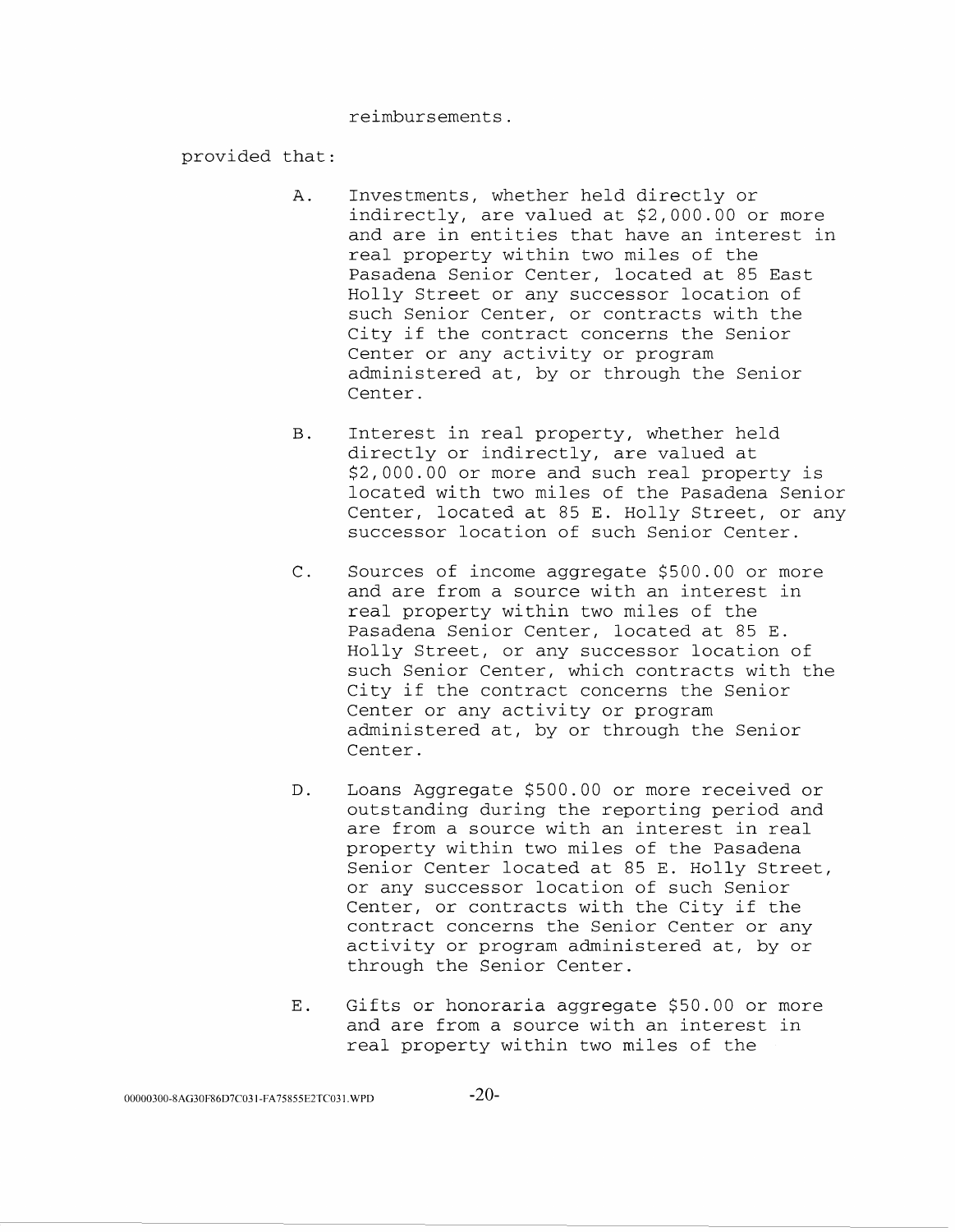Pasadena Senior Center, located at 85 E. Holly Street, or any successor location of such Senior Center, or contracts with the City if the contract concerns the Senior Center or any activity or program administered at, by or through the Senior Center.

- F. Travel payments, advances and reimbursement from your employer are not reportable.
- 18. Category "18" Designated Individuals must report:
	- A. Schedule A-1 Investments (e.g., stocks, bonds, warrants, options, debt instruments, partnerships, IRA's, etc.).
	- B. Schedule A-2 Investments held by a business entity or trust.
	- C. Schedule C Income, loans or business positions.
	- D. Schedule D Income (gifts including honoraria) .
	- E. Schedule E Travel payments, advances and reimbursements.

- A. Investments, whether held directly or indirectly are worth \$2,000.00 or more and are in business entities that contract with the City for materials, supplies, labor or services used by the City Board or Committee of which the individual is a member, or said Board or Committee administers the contract.
- B. Sources of income aggregate \$500.00 or more and are from a source that contracts with the City for materials, supplies, labor or services used by the City Board or Committee of which the individual is a member, or said Board or Committee administers the contract.
- c. Loans aggregate \$500.00 or more received or outstanding during the reporting period and